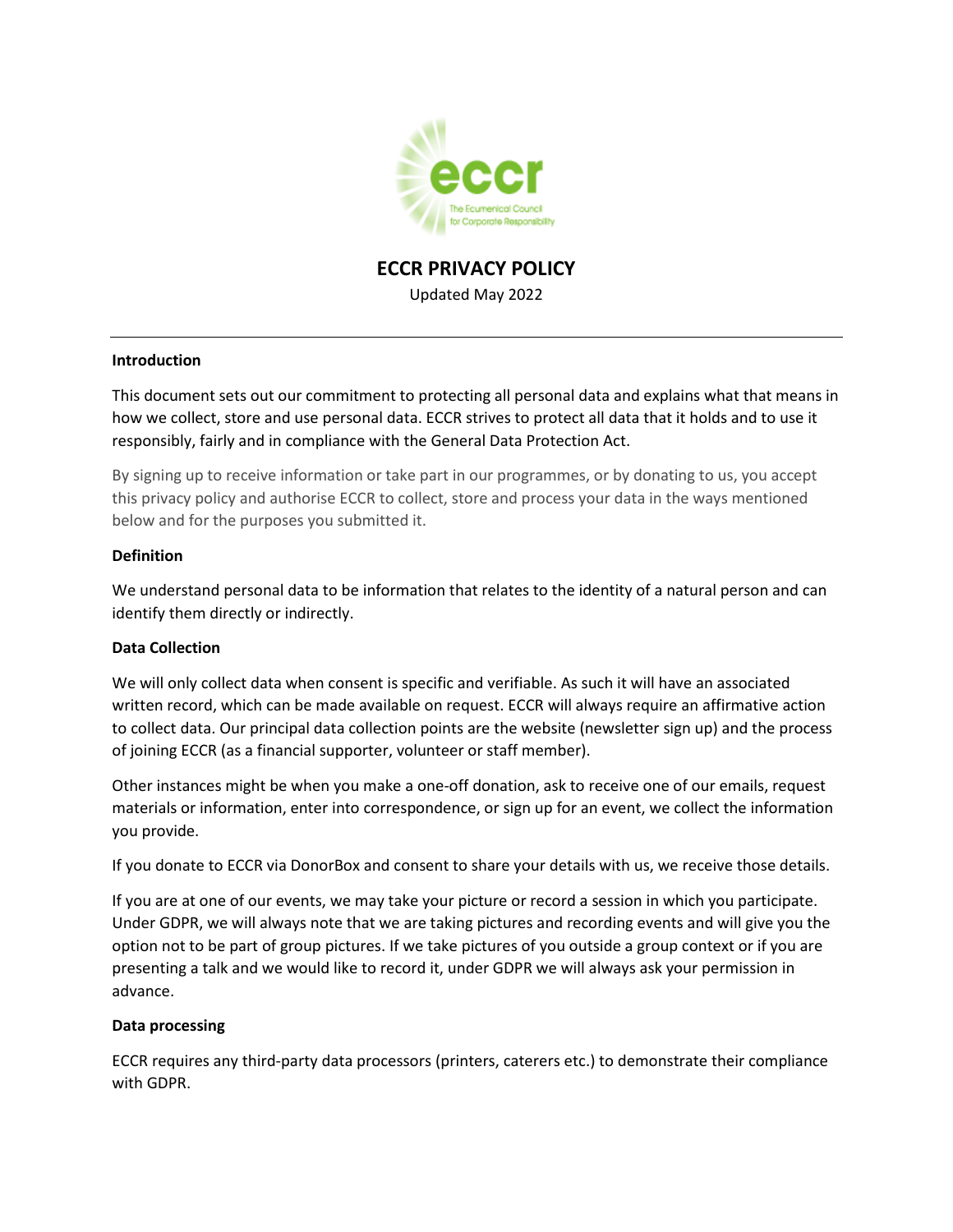We will be explicit to our users when using data processors operating outside of the GDPR zone, for example Mailchimp who we use to manage our newsletter, are a US based company. Mailchimp's privacy policy can be found [here.](https://mailchimp.com/legal/privacy/)

DonorBox's Privacy Policy can be found [here.](https://donorbox.org/privacy)

Organic Campaigns' Privacy Policy can be found [here.](https://www.organiccampaigns.com/about/privacy-policy/)

## **Data Retention**

No personal data will be retained longer than necessary. We will retain data pertaining to supporter records for 24 months since the lapsing of membership. Beyond that point we will anonymise membership records for our archive records.

ECCR will ensure that individuals are able to exercise their right for data held on them to be deleted, sometimes referred to as the right to be forgotten.

## **Special Categories**

ECCR recognises that the following categories of data require special care:

- 1. Racial and Ethnic origin
- 2. Political Opinion
- 3. Religious/philosophical beliefs
- 4. Trade union membership
- 5. Genetic or biometric data
- 6. Health
- 7. Sexual activity/sexual orientation

As such we will minimise the collection of this data and ensure extra care will be taken if it has to be recorded.

If you contact ECCR in the capacity of a member of a church or other religious body and this information is provided to us we will use it to enable us to respond and interact with you appropriately.

## **Material provided to ECCR for publication**

We sometimes publish material sent to us by our supporters or partners. All material sent to us is subject to approval by ECCR before being used. By sending us material, you are automatically agreeing to ECCR editing; we will, however, ask your consent before using any edited material unless the editing is minimal (e.g. cropping a photo for use on Twitter). This agreement is lifelong and royalty free.

By submitting material you agree that ECCR has the right to share the material with any third party involved in the submission and receipt of the material as well as any third parties which ECCR uses to act on their behalf.

Material must not violate any copyright laws, the rights of any third party or any other laws. Photographs and videos must have been taken with the knowledge of the subjects, or where the subjects are under 18, with the permission of their parent or guardian. All identifiable subjects must have given permission for the material to be used by ECCR. ECCR will only publish material that does not contravene any copyright laws.